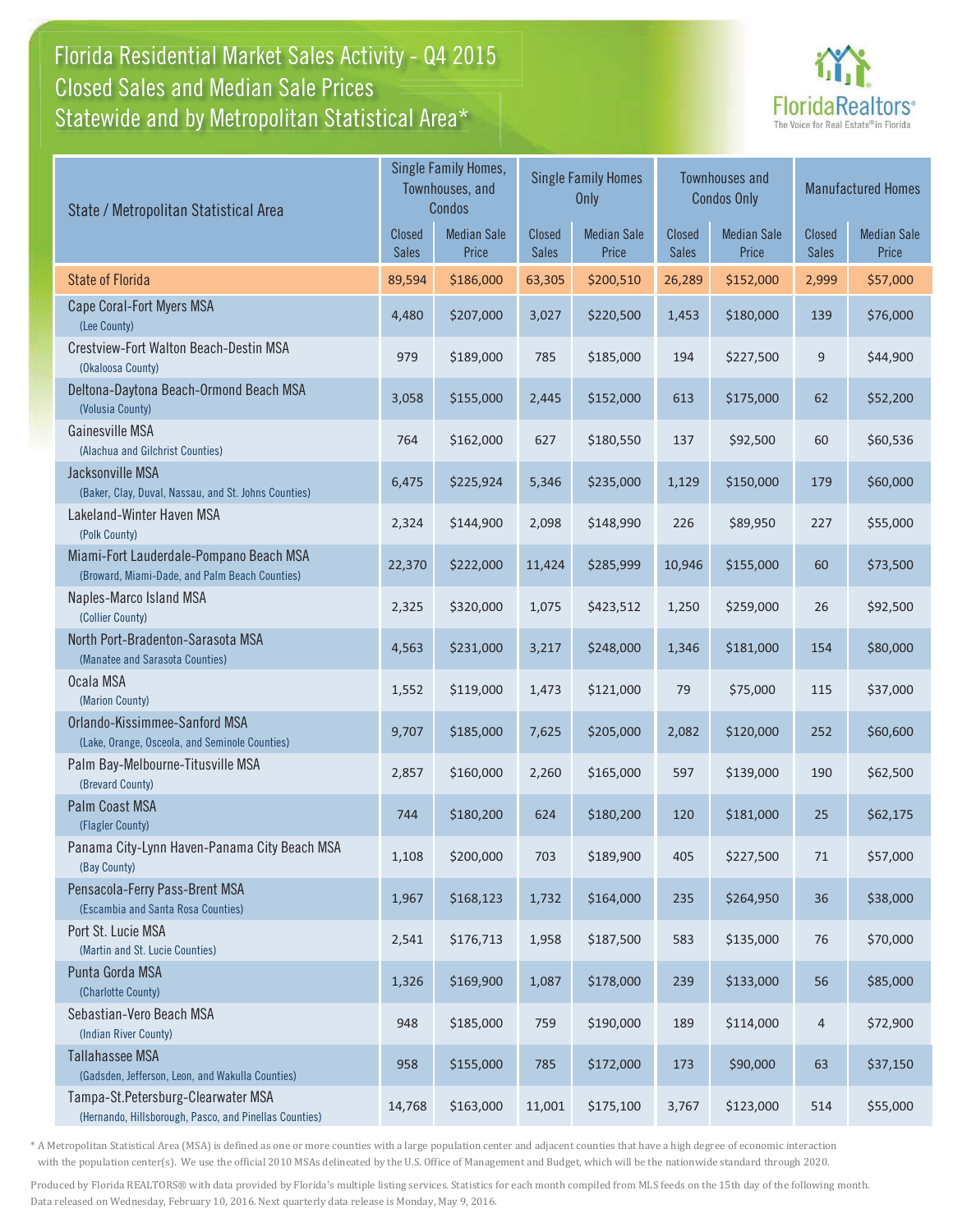### Florida Residential Market Sales Activity - Q4 2015 Listed by County-Closed Sales and Median Sale Prices



| County                     |                               | Single Family Homes,<br><b>Townhouses, and Condos</b> |                        | <b>Single Family Homes Only</b> |                        | <b>Townhouses and Condos</b><br><b>Only</b> | <b>Manufactured Homes</b> |                             |
|----------------------------|-------------------------------|-------------------------------------------------------|------------------------|---------------------------------|------------------------|---------------------------------------------|---------------------------|-----------------------------|
|                            | <b>Closed</b><br><b>Sales</b> | <b>Median Sale</b><br>Price                           | Closed<br><b>Sales</b> | <b>Median Sale</b><br>Price     | Closed<br><b>Sales</b> | <b>Median Sale</b><br>Price                 | Closed<br><b>Sales</b>    | <b>Median Sale</b><br>Price |
| Alachua County             | 732                           | \$163,500                                             | 595                    | \$182,500                       | 137                    | \$92,500                                    | 32                        | \$58,986                    |
| <b>Baker County</b>        | 43                            | \$137,950                                             | 42                     | \$140,000                       | $\mathbf{1}$           | \$39,000                                    | 8                         | \$58,500                    |
| <b>Bay County</b>          | 1,108                         | \$199,900                                             | 703                    | \$187,750                       | 405                    | \$227,500                                   | 71                        | \$56,250                    |
| <b>Bradford County</b>     | 76                            | \$105,000                                             | 76                     | \$105,000                       | $\mathbf 0$            | (No Sales)                                  | 9                         | \$40,000                    |
| <b>Brevard County</b>      | 2,857                         | \$160,000                                             | 2,260                  | \$165,000                       | 597                    | \$139,000                                   | 190                       | \$62,500                    |
| <b>Broward County</b>      | 8,119                         | \$202,000                                             | 4,093                  | \$297,009                       | 4,026                  | \$129,000                                   | 25                        | \$73,500                    |
| <b>Calhoun County</b>      | 19                            | \$36,000                                              | 19                     | \$36,000                        | $\mathbf 0$            | (No Sales)                                  | 6                         | \$47,000                    |
| <b>Charlotte County</b>    | 1,326                         | \$169,900                                             | 1,087                  | \$177,949                       | 239                    | \$135,000                                   | 56                        | \$85,000                    |
| <b>Citrus County</b>       | 775                           | \$115,000                                             | 707                    | \$124,000                       | 68                     | \$79,200                                    | 126                       | \$47,000                    |
| <b>Clay County</b>         | 795                           | \$159,900                                             | 721                    | \$170,000                       | 74                     | \$105,000                                   | 59                        | \$55,000                    |
| <b>Collier County</b>      | 2,325                         | \$320,000                                             | 1,075                  | \$424,300                       | 1,250                  | \$259,000                                   | 26                        | \$92,500                    |
| <b>Columbia County</b>     | 141                           | \$110,000                                             | 140                    | \$110,100                       | $\mathbf{1}$           | \$105,000                                   | 48                        | \$48,000                    |
| <b>DeSoto County</b>       | 72                            | \$105,038                                             | 64                     | \$96,450                        | 8                      | \$137,000                                   | 13                        | \$45,000                    |
| <b>Dixie County</b>        | 8                             | \$73,500                                              | 8                      | \$73,500                        | $\mathbf 0$            | (No Sales)                                  | 21                        | \$65,000                    |
| <b>Duval County</b>        | 3,437                         | \$155,000                                             | 2,798                  | \$164,800                       | 639                    | \$116,700                                   | 41                        | \$51,730                    |
| <b>Escambia County</b>     | 1,118                         | \$142,938                                             | 948                    | \$137,000                       | 170                    | \$253,400                                   | 14                        | \$30,500                    |
| <b>Flagler County</b>      | 744                           | \$180,000                                             | 624                    | \$180,000                       | 120                    | \$182,000                                   | 25                        | \$62,175                    |
| <b>Franklin County</b>     | 90                            | \$200,000                                             | 79                     | \$242,375                       | 11                     | \$68,000                                    | 12                        | \$47,500                    |
| <b>Gadsden County</b>      | 54                            | \$80,000                                              | 54                     | \$80,000                        | 0                      | (No Sales)                                  | 14                        | \$41,516                    |
| <b>Gilchrist County</b>    | 32                            | \$132,950                                             | 32                     | \$132,950                       | $\mathbf{0}$           | (No Sales)                                  | 28                        | \$60,900                    |
| <b>Glades County</b>       | 13                            | \$89,000                                              | 13                     | \$89,000                        | $\mathbf 0$            | (No Sales)                                  | 11                        | \$65,500                    |
| <b>Gulf County</b>         | 72                            | \$174,000                                             | 57                     | \$161,500                       | 15                     | \$200,000                                   | 9                         | \$52,500                    |
| <b>Hamilton County</b>     | 11                            | \$48,500                                              | 11                     | \$48,500                        | $\pmb{0}$              | (No Sales)                                  | 4                         | \$59,950                    |
| <b>Hardee County</b>       | 30                            | \$80,000                                              | 30                     | \$80,000                        | 0                      | (No Sales)                                  | 7                         | \$50,000                    |
| <b>Hendry County</b>       | 38                            | \$118,500                                             | 36                     | \$130,000                       | $\overline{2}$         | \$77,500                                    | 16                        | \$56,250                    |
| <b>Hernando County</b>     | 1,111                         | \$125,000                                             | 1,063                  | \$126,500                       | 48                     | \$117,000                                   | 129                       | \$60,500                    |
| <b>Highlands County</b>    | 428                           | \$105,200                                             | 371                    | \$112,101                       | 57                     | \$79,000                                    | 31                        | \$48,500                    |
| <b>Hillsborough County</b> | 5,541                         | \$184,900                                             | 4,261                  | \$205,000                       | 1,280                  | \$128,000                                   | 86                        | \$64,900                    |
| <b>Holmes County</b>       | 24                            | \$65,000                                              | 24                     | \$65,000                        | $\pmb{0}$              | (No Sales)                                  | 3                         | \$25,000                    |
| <b>Indian River County</b> | 948                           | \$185,000                                             | 759                    | \$190,000                       | 189                    | \$114,000                                   | 4                         | \$72,900                    |
| <b>Jackson County</b>      | 53                            | \$83,300                                              | 53                     | \$83,300                        | $\mathbf 0$            | (No Sales)                                  | 19                        | \$39,900                    |
| Jefferson County           | 23                            | \$90,000                                              | 23                     | \$90,000                        | $\pmb{0}$              | (No Sales)                                  | 4                         | \$48,750                    |
| Lafayette County           | 4                             | \$95,750                                              | 4                      | \$95,750                        | 0                      | (No Sales)                                  | 0                         | \$0                         |
| <b>Lake County</b>         | 1,405                         | \$172,000                                             | 1,334                  | \$175,000                       | 71                     | \$98,450                                    | 128                       | \$63,900                    |
| Lee County                 | 4,480                         | \$206,133                                             | 3,027                  | \$220,500                       | 1,453                  | \$180,000                                   | 139                       | \$76,000                    |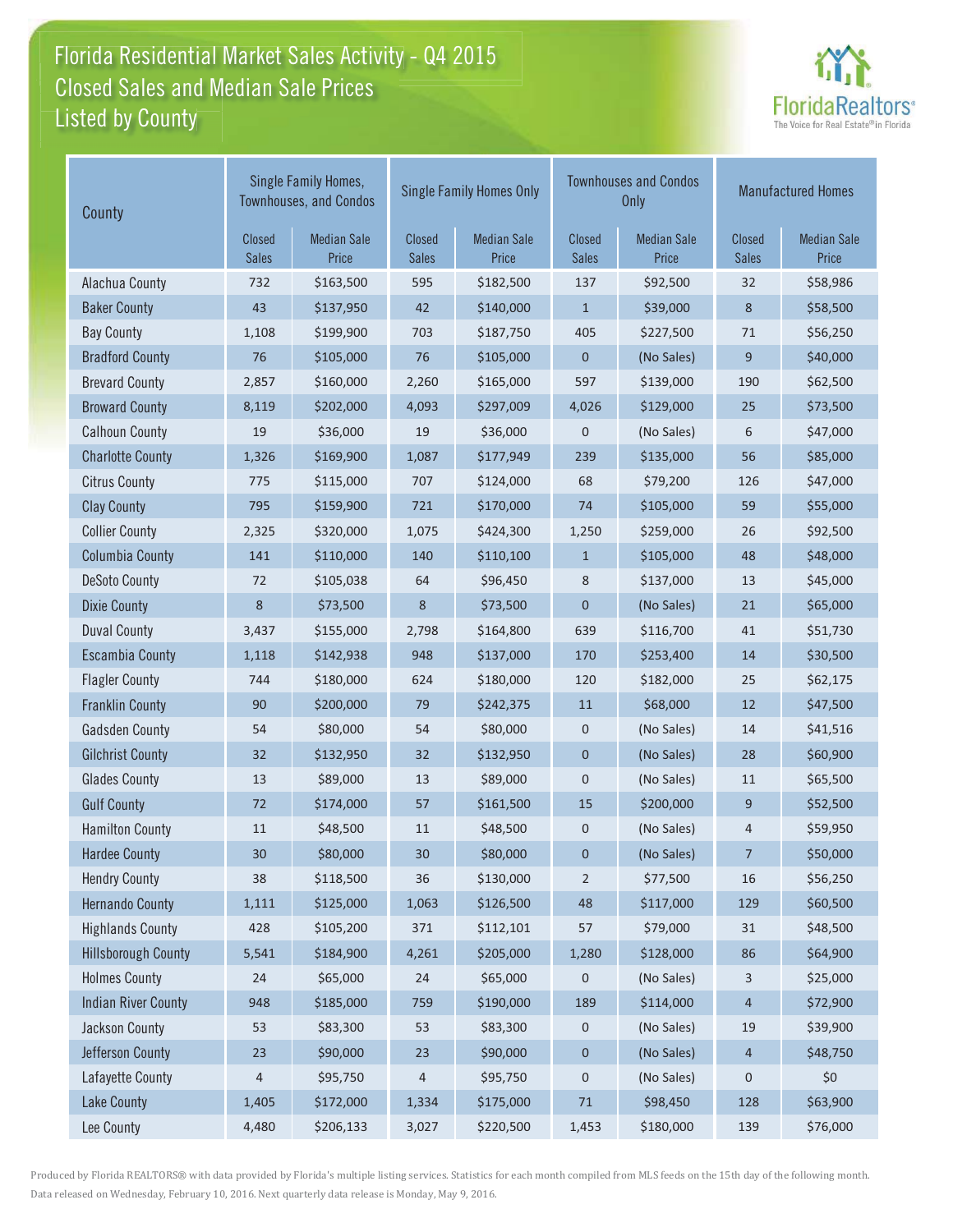# Florida Residential Market Sales Activity - Q4 2015 Florida Residential Market Sales Activity Closed Sales and Median Sale Prices  $\quad \equiv$ Listed by Zip Code (Grouped by County)\*



| County          | Zip Code        | Single Family Homes,<br><b>Townhouses, and Condos</b> |                               | <b>Single Family Homes Only</b> |                               | <b>Townhouses and Condos</b><br><b>Only</b> |                               | <b>Manufactured Homes</b>   |            |
|-----------------|-----------------|-------------------------------------------------------|-------------------------------|---------------------------------|-------------------------------|---------------------------------------------|-------------------------------|-----------------------------|------------|
|                 | Closed<br>Sales | <b>Median Sale</b><br>Price                           | <b>Closed</b><br><b>Sales</b> | <b>Median Sale</b><br>Price     | <b>Closed</b><br><b>Sales</b> | <b>Median Sale</b><br>Price                 | <b>Closed</b><br><b>Sales</b> | <b>Median Sale</b><br>Price |            |
| <b>Baker</b>    | 32087           | 3                                                     | \$145,000                     | 3                               | \$145,000                     | $\mathbf 0$                                 | (No Sales)                    | 3                           | \$79,950   |
| <b>Baker</b>    | 32234           | 0                                                     | (No Sales)                    | $\pmb{0}$                       | (No Sales)                    | $\pmb{0}$                                   | (No Sales)                    | $\pmb{0}$                   | (No Sales) |
| Bay             | 32401           | 51                                                    | \$75,000                      | 47                              | \$73,500                      | $\overline{4}$                              | \$91,250                      | $1\,$                       | \$17,000   |
| Bay             | 32402           | 0                                                     | (No Sales)                    | $\mathbf 0$                     | (No Sales)                    | $\mathbf 0$                                 | (No Sales)                    | $\mathbf 0$                 | (No Sales) |
| Bay             | 32403           | 0                                                     | (No Sales)                    | 0                               | (No Sales)                    | $\mathbf 0$                                 | (No Sales)                    | $\mathbf 0$                 | (No Sales) |
| <b>Bay</b>      | 32404           | 140                                                   | \$149,900                     | 140                             | \$149,900                     | $\mathbf 0$                                 | (No Sales)                    | 14                          | \$46,066   |
| Bay             | 32405           | 103                                                   | \$165,000                     | 103                             | \$165,000                     | $\mathbf 0$                                 | (No Sales)                    | $\boldsymbol{0}$            | (No Sales) |
| <b>Bay</b>      | 32406           | 0                                                     | (No Sales)                    | $\mathbf 0$                     | (No Sales)                    | $\mathbf 0$                                 | (No Sales)                    | $\mathbf 0$                 | (No Sales) |
| Bay             | 32407           | 146                                                   | \$247,750                     | 79                              | \$236,250                     | 67                                          | \$255,500                     | 4                           | \$48,250   |
| <b>Bay</b>      | 32408           | 228                                                   | \$190,000                     | 85                              | \$207,500                     | 143                                         | \$185,000                     | 15                          | \$68,000   |
| Bay             | 32409           | 26                                                    | \$185,000                     | 26                              | \$185,000                     | $\mathbf 0$                                 | (No Sales)                    | 8                           | \$40,100   |
| Bay             | 32410           | $\mathbf{1}$                                          | \$172,500                     | $\mathbf{1}$                    | \$172,500                     | $\mathbf 0$                                 | (No Sales)                    | $\mathbf 0$                 | (No Sales) |
| Bay             | 32411           | 0                                                     | (No Sales)                    | 0                               | (No Sales)                    | $\boldsymbol{0}$                            | (No Sales)                    | $\mathbf 0$                 | (No Sales) |
| <b>Bay</b>      | 32412           | 0                                                     | (No Sales)                    | $\mathbf 0$                     | (No Sales)                    | $\mathbf 0$                                 | (No Sales)                    | $\mathbf{0}$                | (No Sales) |
| Bay             | 32413           | 309                                                   | \$258,405                     | 129                             | \$250,000                     | 180                                         | \$261,500                     | 12                          | \$71,000   |
| <b>Bay</b>      | 32417           | $\mathbf 0$                                           | (No Sales)                    | $\mathbf 0$                     | (No Sales)                    | $\mathbf 0$                                 | (No Sales)                    | $\mathbf 0$                 | (No Sales) |
| Bay             | 32437           | 0                                                     | (No Sales)                    | 0                               | (No Sales)                    | $\mathbf 0$                                 | (No Sales)                    | $\mathbf 0$                 | (No Sales) |
| Bay             | 32438           | 4                                                     | \$145,000                     | $\overline{4}$                  | \$145,000                     | $\mathbf 0$                                 | (No Sales)                    | $\overline{4}$              | \$24,550   |
| Bay             | 32444           | 87                                                    | \$182,700                     | 87                              | \$182,700                     | $\mathbf 0$                                 | (No Sales)                    | $1\,$                       | \$34,000   |
| <b>Bay</b>      | 32456           | 15                                                    | \$205,000                     | 6                               | \$188,750                     | 9                                           | \$205,000                     | $\mathbf 0$                 | (No Sales) |
| Bay             | 32461           | 0                                                     | (No Sales)                    | 0                               | (No Sales)                    | $\mathbf 0$                                 | (No Sales)                    | $\boldsymbol{0}$            | (No Sales) |
| Bay             | 32462           | 0                                                     | (No Sales)                    | $\mathbf 0$                     | (No Sales)                    | $\mathbf 0$                                 | (No Sales)                    | $\mathbf 0$                 | (No Sales) |
| Bay             | 32466           | 6                                                     | \$106,750                     | 6                               | \$106,750                     | $\mathbf 0$                                 | (No Sales)                    | 9                           | \$40,220   |
| <b>Bradford</b> | 32042           | 0                                                     | (No Sales)                    | $\mathbf 0$                     | (No Sales)                    | $\mathbf 0$                                 | (No Sales)                    | $\mathbf{0}$                | (No Sales) |
| <b>Bradford</b> | 32044           | 7                                                     | \$105,000                     | 7                               | \$105,000                     | $\mathbf 0$                                 | (No Sales)                    | $\overline{2}$              | \$76,950   |
| <b>Bradford</b> | 32054           | 0                                                     | (No Sales)                    | $\pmb{0}$                       | (No Sales)                    | $\mathbf 0$                                 | (No Sales)                    | 0                           | (No Sales) |
| <b>Bradford</b> | 32058           | 7                                                     | \$98,000                      | 7                               | \$98,000                      | 0                                           | (No Sales)                    | $\mathbf{1}$                | \$40,000   |
| <b>Bradford</b> | 32083           | 0                                                     | (No Sales)                    | 0                               | (No Sales)                    | $\boldsymbol{0}$                            | (No Sales)                    | 0                           | (No Sales) |
| <b>Bradford</b> | 32091           | 36                                                    | \$66,500                      | 36                              | \$66,500                      | $\mathbf 0$                                 | (No Sales)                    | 6                           | \$57,528   |
| <b>Bradford</b> | 32622           | 4                                                     | \$40,640                      | 4                               | \$40,640                      | $\boldsymbol{0}$                            | (No Sales)                    | $\mathbf{1}$                | \$31,000   |
| <b>Bradford</b> | 32656           | 11                                                    | \$200,000                     | 11                              | \$200,000                     | 0                                           | (No Sales)                    | 0                           | (No Sales) |
| <b>Bradford</b> | 32666           | 9                                                     | \$162,500                     | 9                               | \$162,500                     | $\mathbf 0$                                 | (No Sales)                    | $\boldsymbol{0}$            | (No Sales) |
| <b>Bradford</b> | 32694           | 0                                                     | (No Sales)                    | 0                               | (No Sales)                    | $\boldsymbol{0}$                            | (No Sales)                    | 0                           | (No Sales) |
| <b>Brevard</b>  | 32754           | 30                                                    | \$140,500                     | 30                              | \$140,500                     | $\pmb{0}$                                   | (No Sales)                    | 5                           | \$76,900   |
| <b>Brevard</b>  | 32775           | 0                                                     | (No Sales)                    | 0                               | (No Sales)                    | 0                                           | (No Sales)                    | 0                           | (No Sales) |
| <b>Brevard</b>  | 32780           | 176                                                   | \$105,000                     | 139                             | \$125,000                     | 37                                          | \$56,000                      | $\mathbf{1}$                | \$62,500   |
| <b>Brevard</b>  | 32781           | 0                                                     | (No Sales)                    | 0                               | (No Sales)                    | $\boldsymbol{0}$                            | (No Sales)                    | $\mathbf 0$                 | (No Sales) |
| <b>Brevard</b>  | 32783           | 0                                                     | (No Sales)                    | $\pmb{0}$                       | (No Sales)                    | $\pmb{0}$                                   | (No Sales)                    | 0                           | (No Sales) |

\* Statistics for each listed zip code are presented only for the portion of the zip code located inside the county specified.

As a result, some zip codes will appear in this list more than once if they cover areas in more than one county.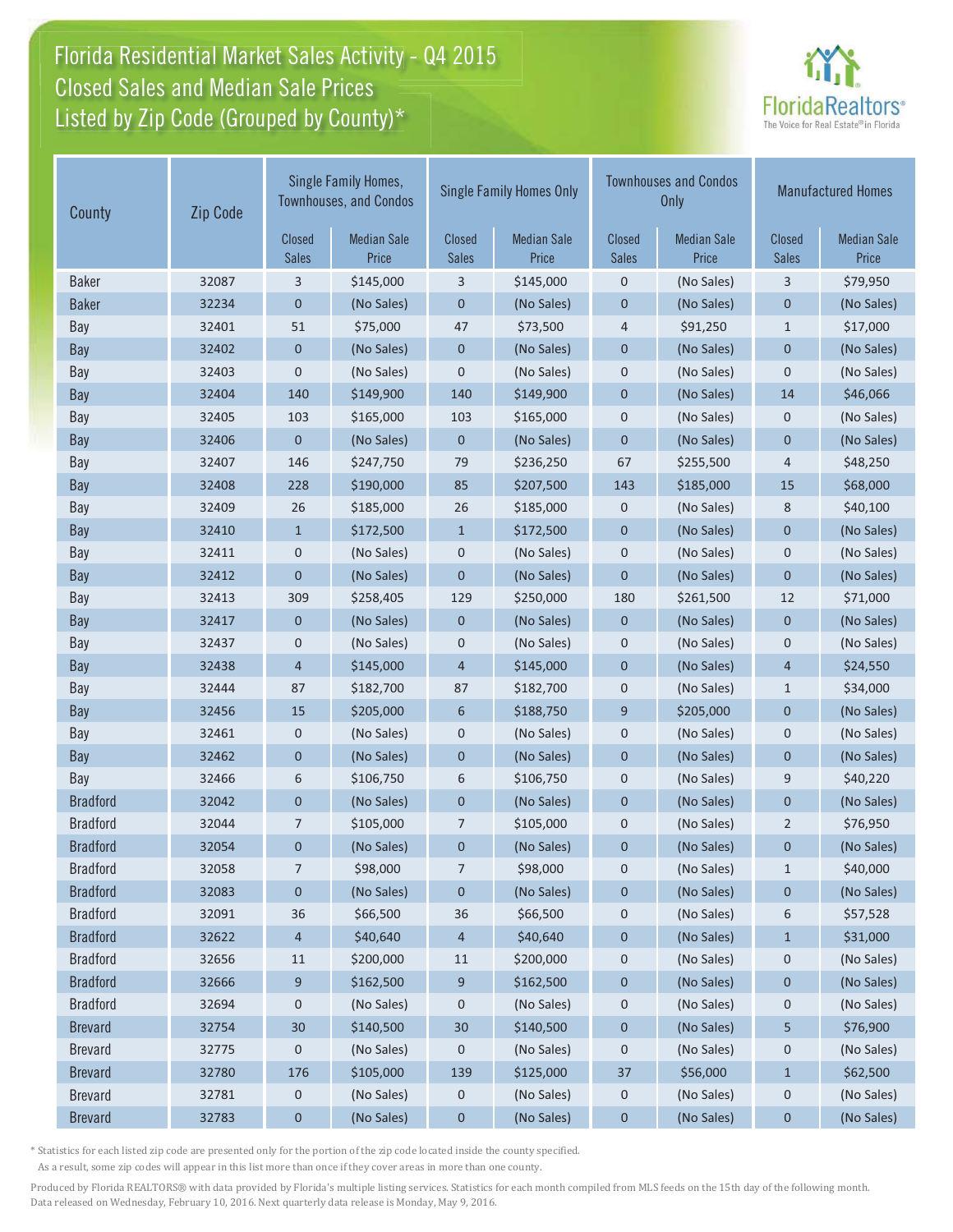# Florida Residential Market Sales Activity - Q4 2015 Florida Residential Market Sales Activity Closed Sales and Median Sale Prices  $\quad \equiv$ Listed by Zip Code (Grouped by County)\*



| County         | Zip Code               | Single Family Homes,<br><b>Townhouses, and Condos</b> |                               | <b>Single Family Homes Only</b> |                        |                             | <b>Townhouses and Condos</b><br>Only | <b>Manufactured Homes</b>   |            |
|----------------|------------------------|-------------------------------------------------------|-------------------------------|---------------------------------|------------------------|-----------------------------|--------------------------------------|-----------------------------|------------|
|                | <b>Closed</b><br>Sales | <b>Median Sale</b><br>Price                           | <b>Closed</b><br><b>Sales</b> | <b>Median Sale</b><br>Price     | Closed<br><b>Sales</b> | <b>Median Sale</b><br>Price | Closed<br><b>Sales</b>               | <b>Median Sale</b><br>Price |            |
| <b>Brevard</b> | 32796                  | 92                                                    | \$105,000                     | 80                              | \$108,750              | 12                          | \$45,000                             | $\overline{2}$              | \$48,550   |
| <b>Brevard</b> | 32815                  | $\mathbf 0$                                           | (No Sales)                    | $\pmb{0}$                       | (No Sales)             | $\pmb{0}$                   | (No Sales)                           | 0                           | (No Sales) |
| <b>Brevard</b> | 32899                  | 0                                                     | (No Sales)                    | 0                               | (No Sales)             | $\mathbf 0$                 | (No Sales)                           | $\mathbf 0$                 | (No Sales) |
| <b>Brevard</b> | 32901                  | 75                                                    | \$125,000                     | 60                              | \$125,500              | 15                          | \$117,000                            | $\mathbf{1}$                | \$40,000   |
| <b>Brevard</b> | 32902                  | $\mathbf 0$                                           | (No Sales)                    | 0                               | (No Sales)             | $\mathbf 0$                 | (No Sales)                           | $\mathbf 0$                 | (No Sales) |
| <b>Brevard</b> | 32903                  | 79                                                    | \$317,250                     | 43                              | \$347,500              | 36                          | \$246,500                            | $\mathbf 0$                 | (No Sales) |
| <b>Brevard</b> | 32904                  | 159                                                   | \$189,000                     | 139                             | \$202,750              | 20                          | \$105,000                            | 8                           | \$53,500   |
| <b>Brevard</b> | 32905                  | 125                                                   | \$90,000                      | 89                              | \$115,000              | 36                          | \$65,000                             | 13                          | \$45,000   |
| <b>Brevard</b> | 32906                  | $\mathbf 0$                                           | (No Sales)                    | 0                               | (No Sales)             | $\mathbf 0$                 | (No Sales)                           | $\mathbf 0$                 | (No Sales) |
| <b>Brevard</b> | 32907                  | 195                                                   | \$127,500                     | 195                             | \$127,500              | $\mathbf 0$                 | (No Sales)                           | 12                          | \$40,000   |
| <b>Brevard</b> | 32908                  | 49                                                    | \$144,000                     | 49                              | \$144,000              | $\mathbf 0$                 | (No Sales)                           | $\mathbf 0$                 | (No Sales) |
| <b>Brevard</b> | 32909                  | 175                                                   | \$135,000                     | 174                             | \$135,000              | $\mathbf{1}$                | \$129,900                            | $\mathbf 0$                 | (No Sales) |
| <b>Brevard</b> | 32910                  | 0                                                     | (No Sales)                    | 0                               | (No Sales)             | $\mathbf 0$                 | (No Sales)                           | $\mathbf 0$                 | (No Sales) |
| <b>Brevard</b> | 32911                  | $\mathbf 0$                                           | (No Sales)                    | $\mathbf 0$                     | (No Sales)             | $\mathbf 0$                 | (No Sales)                           | $\mathbf 0$                 | (No Sales) |
| <b>Brevard</b> | 32912                  | 0                                                     | (No Sales)                    | 0                               | (No Sales)             | $\mathbf 0$                 | (No Sales)                           | $\mathbf 0$                 | (No Sales) |
| <b>Brevard</b> | 32919                  | $\mathbf 0$                                           | (No Sales)                    | $\mathbf 0$                     | (No Sales)             | $\mathbf 0$                 | (No Sales)                           | $\mathbf 0$                 | (No Sales) |
| <b>Brevard</b> | 32920                  | 69                                                    | \$153,000                     | 5                               | \$246,000              | 64                          | \$147,500                            | $\mathbf 0$                 | (No Sales) |
| <b>Brevard</b> | 32922                  | 39                                                    | \$57,450                      | 31                              | \$53,450               | 8                           | \$166,250                            | $\mathbf{1}$                | \$35,600   |
| <b>Brevard</b> | 32923                  | $\pmb{0}$                                             | (No Sales)                    | 0                               | (No Sales)             | $\mathbf 0$                 | (No Sales)                           | $\mathbf 0$                 | (No Sales) |
| <b>Brevard</b> | 32924                  | $\mathbf 0$                                           | (No Sales)                    | $\mathbf 0$                     | (No Sales)             | $\mathbf 0$                 | (No Sales)                           | $\mathbf 0$                 | (No Sales) |
| <b>Brevard</b> | 32925                  | 0                                                     | (No Sales)                    | 0                               | (No Sales)             | $\pmb{0}$                   | (No Sales)                           | $\pmb{0}$                   | (No Sales) |
| <b>Brevard</b> | 32926                  | 83                                                    | \$147,500                     | 77                              | \$154,700              | $6\phantom{1}$              | \$75,000                             | 20                          | \$51,000   |
| <b>Brevard</b> | 32927                  | 139                                                   | \$129,900                     | 134                             | \$130,000              | 5                           | \$110,000                            | 9                           | \$21,510   |
| <b>Brevard</b> | 32931                  | 111                                                   | \$230,000                     | 26                              | \$418,750              | 85                          | \$195,000                            | $\mathbf{0}$                | (No Sales) |
| <b>Brevard</b> | 32932                  | 0                                                     | (No Sales)                    | 0                               | (No Sales)             | $\mathbf 0$                 | (No Sales)                           | $\mathbf 0$                 | (No Sales) |
| <b>Brevard</b> | 32934                  | 53                                                    | \$235,000                     | 50                              | \$244,100              | 3                           | \$137,000                            | $\mathbf 0$                 | (No Sales) |
| <b>Brevard</b> | 32935                  | 190                                                   | \$120,000                     | 146                             | \$123,000              | 44                          | \$74,200                             | 0                           | (No Sales) |
| <b>Brevard</b> | 32936                  | 0                                                     | (No Sales)                    | 0                               | (No Sales)             | $\mathbf 0$                 | (No Sales)                           | 0                           | (No Sales) |
| <b>Brevard</b> | 32937                  | 184                                                   | \$256,500                     | 90                              | \$265,000              | 94                          | \$242,000                            | $\mathbf 0$                 | (No Sales) |
| <b>Brevard</b> | 32940                  | 259                                                   | \$241,950                     | 216                             | \$263,000              | 43                          | \$153,125                            | $\mathbf{1}$                | \$40,000   |
| <b>Brevard</b> | 32941                  | 0                                                     | (No Sales)                    | 0                               | (No Sales)             | $\boldsymbol{0}$            | (No Sales)                           | $\mathbf 0$                 | (No Sales) |
| <b>Brevard</b> | 32949                  | 18                                                    | \$275,000                     | 18                              | \$275,000              | $\boldsymbol{0}$            | (No Sales)                           | $\boldsymbol{0}$            | (No Sales) |
| <b>Brevard</b> | 32950                  | 16                                                    | \$243,750                     | 16                              | \$243,750              | 0                           | (No Sales)                           | 0                           | (No Sales) |
| <b>Brevard</b> | 32951                  | 85                                                    | \$355,000                     | 60                              | \$402,000              | 25                          | \$225,000                            | $\mathbf{1}$                | \$88,000   |
| <b>Brevard</b> | 32952                  | 106                                                   | \$236,750                     | 95                              | \$254,975              | 11                          | \$64,400                             | $\mathbf 0$                 | (No Sales) |
| <b>Brevard</b> | 32953                  | 109                                                   | \$221,900                     | 94                              | \$235,000              | 15                          | \$68,000                             | $\overline{2}$              | \$52,500   |
| <b>Brevard</b> | 32954                  | 0                                                     | (No Sales)                    | 0                               | (No Sales)             | 0                           | (No Sales)                           | 0                           | (No Sales) |
| <b>Brevard</b> | 32955                  | 212                                                   | \$189,500                     | 176                             | \$207,000              | 36                          | \$102,000                            | $\overline{4}$              | \$53,000   |

\* Statistics for each listed zip code are presented only for the portion of the zip code located inside the county specified.

As a result, some zip codes will appear in this list more than once if they cover areas in more than one county.